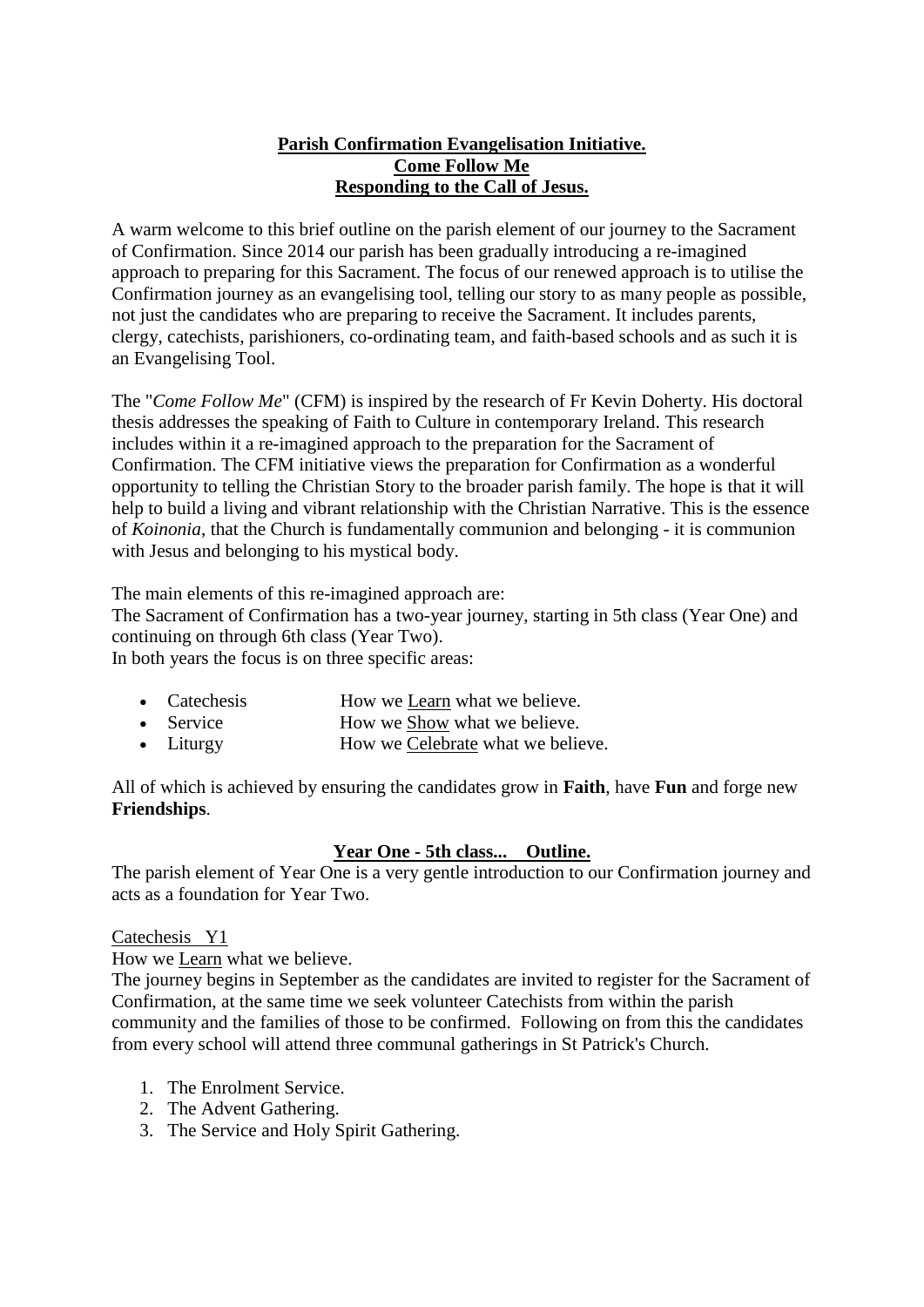In addition to the above gatherings the candidates will meet for Group Sessions three times from January to June. The groups of 10/12 candidates are made up of from our different schools and apart from the social aspect of building new friendships it also helps to show that Confirmation is not a school subject. Each Group Session is coordinated with the Year One book '*The Getting ready to begin my Confirmation journey Book'*. The Group Sessions each have two adult leaders/catechists and cover three topics, which are:

- The Life of Jesus
- Baptism.
- Reconciliation  $& Eucharist.$

## Service Y1

How we Show what we believe.

In June the candidates meet with different groups involved in 'Service' (such as St Vincent de Paul, Meals on Wheels, the Legion of Mary, Ministers of the Eucharist). This is to explore how the Holy Spirit inspires and strengthens us to use our 'God-given' gifts.

Liturgy Y1

How we Celebrate what we believe.

At Christmas and at Easter the Year One candidates have to complete a simple project. This includes a small reflection on a Mass they have attended.

# **Year Two - 6 th Class… Outline**

The Parish element of Year Two is much more involved and is a step up in commitment.

Catechesis Y2

How we Learn what we believe.

The candidates meet in the same groups with the same catechists as in Year One, seven times from October to Pentecost. Each gathering is coordinated with the Year Two Book *'Alive in Our Faith'.*

The topics for the seven gatherings are:

- i, Gifts and Talents- Service: using our 'God given' gifts.
- ii, Confirmation: What it gives (gifts); What it asks (fruits).
- iii, Confirmation Sponsor an important decision.
- iv, Letter requesting the Sacrament of Confirmation.
- v, Reflection on the care of the sick reaching out as the hands of Jesus.
- vi, The Stations of the Cross during Holy Week.
- vii, SpiritFest On the Friday of Pentecost weekend.

Service Y2

How we Show what we believe.

All candidates have to choose from a list of Service Projects and commit to being fully involved and active as required. The focus is to help the candidates understand that as followers of Jesus Christ they have an obligation to reach out to others especially those in